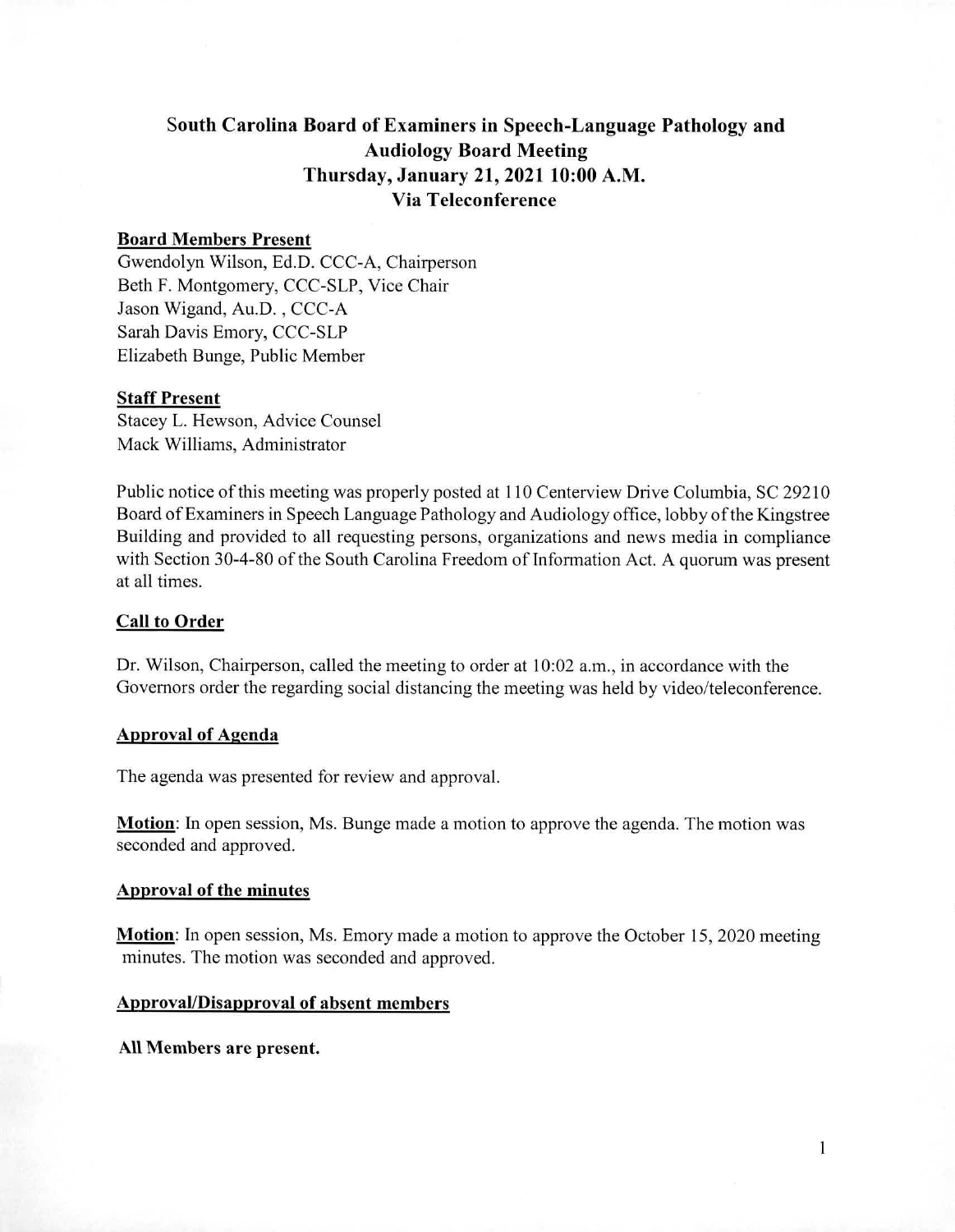## **Administrative Reports**

**Office of Investigations Report:** Mr. Hinson, Office of Investigations presented the OIE statistical report and training report to the board. The Board accepted the reports as information.

Mr. Hinson presented the IRC report to the board. Case 2020-10 is recommended for letter of caution.

**Motion:** In open session, Ms. Emory made a motion to accept the IRC recommendation of a letter of caution for case 2020-10. The motion was seconded and approved.

**Office of Disciplinary Counsel (ODC) Report:** Ms. Hayes Office of Disciplinary Council, presented the ODC statistical report to the board. The board accepted the report as information.

**Finance Report:** Mr. Williams presented the finance report to the board. The board accepted the report as information.

**Ethics Commission:** Mr. Williams, reminded the Board to file with Ethics Commission before the March 30, 2021 deadline.

## Disciplinary Hearing

## Consent Agreements

**Case 2019-30** The Respondent did not make an appearance before the board and was not represented by legal counsel. Ms. Hayes, Office of Disciplinary Council, presented the consent agreement to the Board.

**Motion:** In open session, Ms. Montgomery made a motion to accept the consent agreement for case 2019-30. The motion was seconded and approved.

**Case 2019-6** The Respondent did not make an appearance before the board and was not represented by legal counsel. Ms. Hayes, Office of Disciplinary Council, presented the consent agreement to the Board.

**Motion:** In open session, Mr. Wigand made a motion to accept the consent agreement for case 2019-6. The motion was seconded and approved.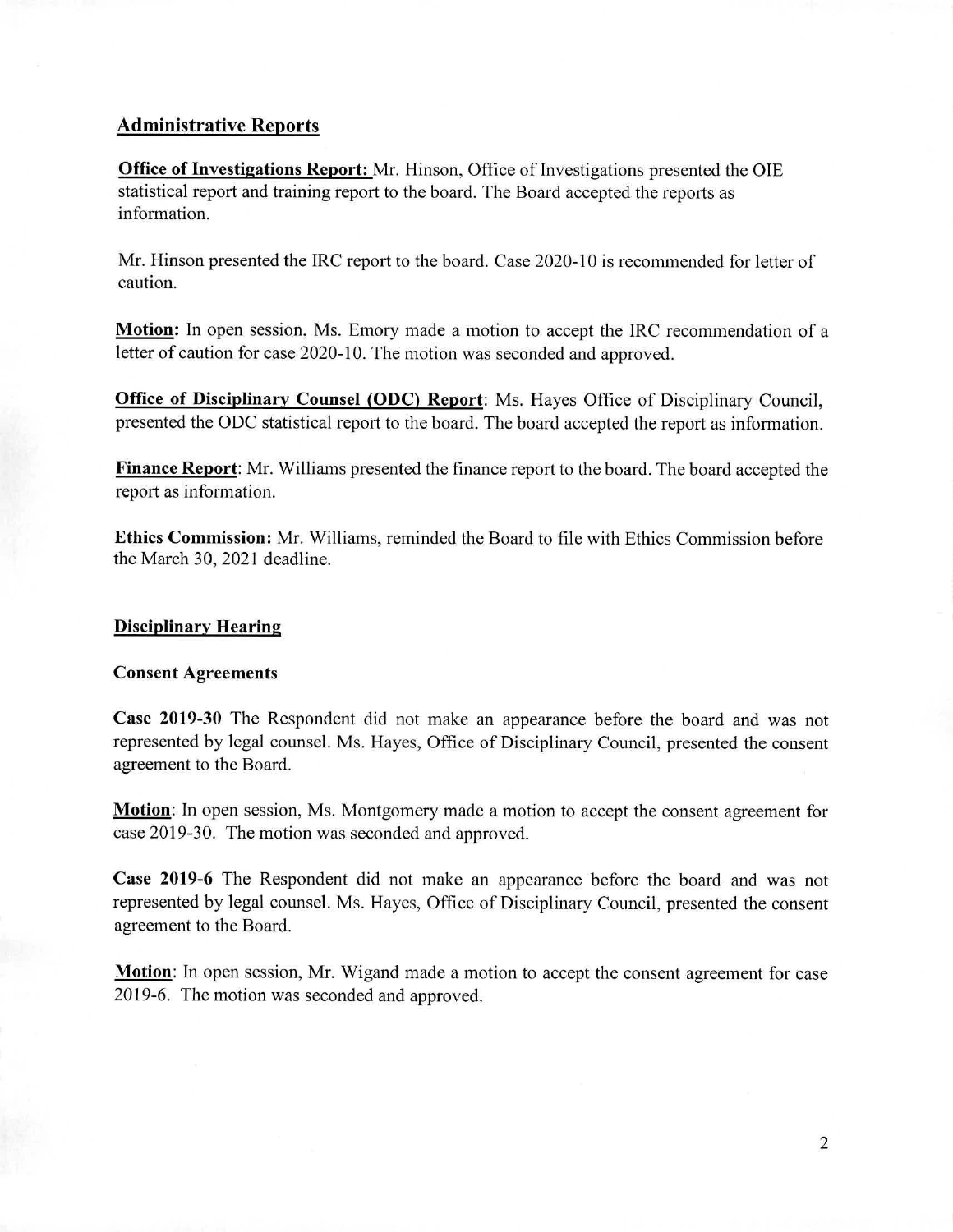## **Application Hearing**

**Rebecca Zawadzki:** Ms. Zawadzki made a personal appearance before the board by video conferencing and was not represented by legal counsel. The purpose of the hearing was to determine if a license to practice as a speech pathology intern should be granted.

**Motion:** In open session, Ms. Emory made a motion to go into executive session to receive legal advice from counsel regarding the case. The motion was seconded and approved.

**[Executive Session]** No votes were taken during executive session.

**Motion:** In open session, Ms. Montgomery made a motion to come out of executive session. The motion was seconded and approved.

**Motion:** In open session, Ms. Bunge made a motion to grant the license to practice as a speech pathology intern and the applicant must take and pass the praxis exam. The motion was seconded and approved.

## **Discussion Items**

**2021 Renewals:** Mr. Williams updated the board on the 2021 renewals.

**Update on USC Confirmation letter:** Mr. Williams updated the board on the USC confirmation letter. There was one student that took advantage of the process and the deadline has passed to receive any other request.

**Regulatory Review:** The Board discussed updating the regulations. The board identified regulations 115-1, 115-2, 115-3 and 115-4 to be revised.

**Motion.** In open session: Ms. Emory made a motion to revise regulations 115-1, 115-2, 115-3 and 115-4. The motion was seconded and approved.

**Legislative Updates:** Ms. Hewson and Mr. Williams updated the board on current legislation.

**2021 Board Election of Officers:** The Board discussed the election of Board Officers.

**Motion:** In open session, Ms. Emory nominated Dr. Wilson as the Chairperson and Ms. Montgomery as Vice Chairperson. The motion was seconded and approved.